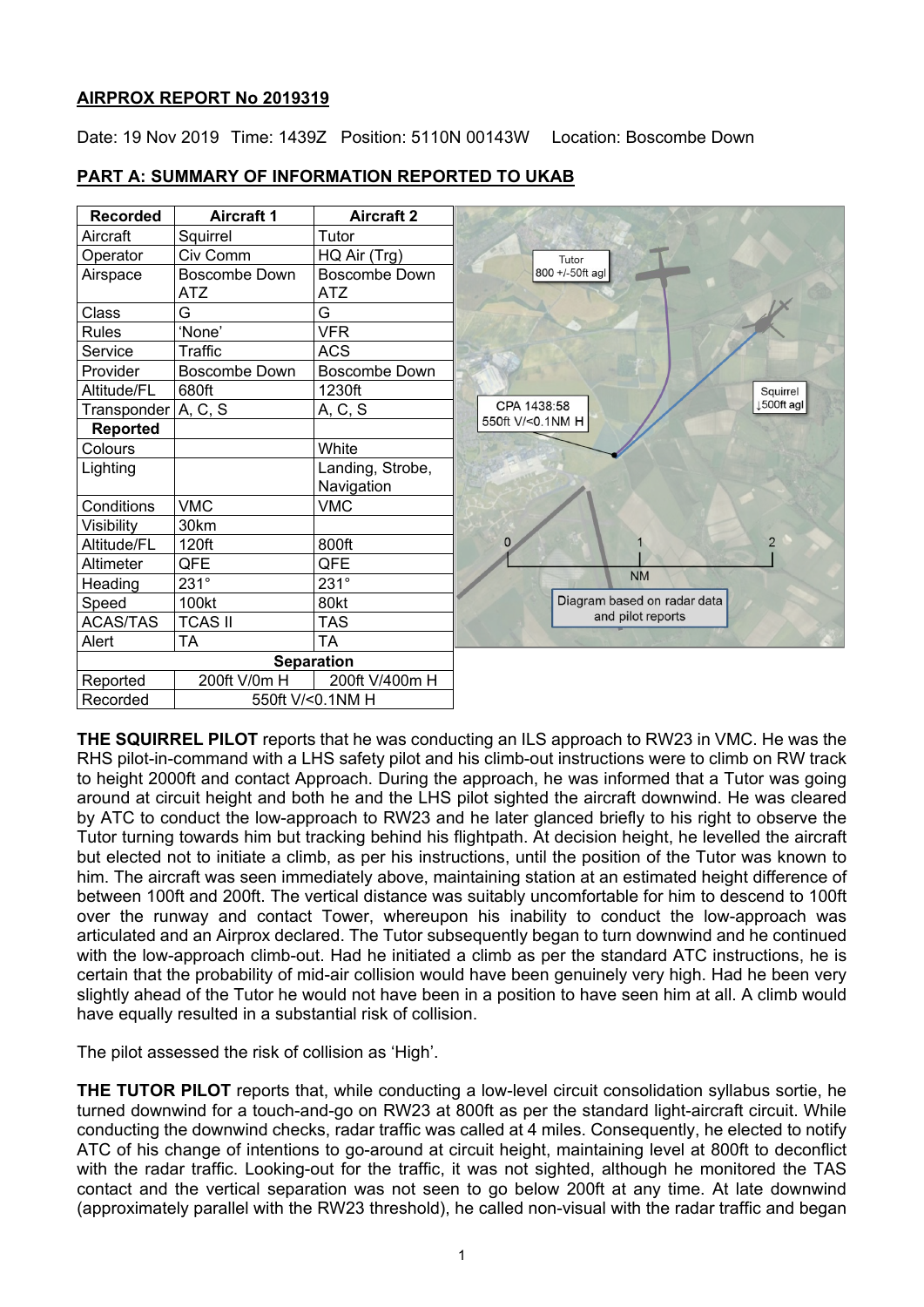his level 800ft upwind turn onto RW track because there was no dead-side available to position into. He re-iterated to ATC that he was still not visual with the radar traffic while in the upwind turn; he was informed that it was below and to his left. Approximately 1/3 of the way along the RW on his upwind leg, the radar traffic came onto frequency and announced his intentions to file an Airprox.

The pilot assessed the risk of collision as 'Low'.

**THE TUTOR PILOT'S SUPERVISOR** reports that he flew the previous syllabus sortie with the Tutor captain involved in this incident and was observing his solo from the ATC tower. MOD Boscombe Down is surrounded by ranges to the north and these ranges particularly affect RW23 and prevent Tutor aircraft extending downwind, while maintaining the standard downwind spacing. For this reason, students are briefed not to extend downwind so as not to enter the range. Whilst an instructor might consider an orbit, such activity is not recommended for students, particularly since another Tutor in the circuit could make this a hazardous option. Helicopters operate south of the main runway with no RT; for this reason there is no dead-side at Boscombe Down. 'The Channel', a small gap between the main runway and the helicopter operations south-side, does exist to allow faster aircraft to overtake slower aircraft, but not for slow aircraft to use in a go-around. At the time of the incident, the Tutor captain had been made aware of approaching instrument traffic in response to his downwind call and he had made the decision to go-around at circuit height. Part of the EFT syllabus includes a 'Safe Circuits' mass brief. This brief was given on  $4<sup>th</sup>$  November 2019 and emphasized the dangers of turning finals towards instrument traffic when not visual. The student pilot made, he believes, a sensible decision to go-around at circuit height rather than continue towards the instrument traffic. He was not visual with the instrument traffic when initiating the go-around; however, the conditions were hazy and extending downwind to visually acquire the instrument traffic is not recommended at Boscombe Down due to the reasons listed above. He viewed the go-around from the ATC tower and it appeared that the Tutor pilot maintained approximately 800ft. His view from the tower meant it was not possible to judge lateral distance from the runway; however, vertical separation was judged to be approximately 500ft. He understands that the decision to submit an Airprox is purely subjective, however, from his view from the Tower, at no point did he consider there was a risk of collision with the flightpaths involved. In this incident, a Tutor pilot with low experience (20 hours) conducted a pre-emptive go-around to remain clear of instrument traffic. Notwithstanding that the Tutor pilot was not visual, the supervisor feels that his actions were consistent with his training so far; he maintained a predictable flightpath and informed ATC that he was not visual. Both he and the Tower controller were surprised by the call of Airprox from the instrument traffic due to the vertical separation as viewed from their position.

**THE BOSCOMBE DOWN TALKDOWN CONTROLLER** reports that the talkdown for the Squirrel was conducted as any other talkdown – it was standard throughout. After the 4-mile clearance, the phrase "*Tutor going-around circuit height*" was relayed to the pilot and Tower controller simultaneously. Then, shortly after passing his decision height, the pilot transmitted "*talkdown, to Tower now please*". The controller told [Squirrel C/S] to "standby" and then transmitted to Tower that [Squirrel C/S] had now changed intentions and would call Tower. The controller wasn't given any reason by the pilot as to why, but because it was at the critical stage of flight, the controller did not question the Squirrel pilot's decision and simply instructed him to "*continue with Boscombe Tower…….*".

The controller perceived the severity of the incident as 'Low'.

**THE BOSCOMBE DOWN TOWER CONTROLLER** reports that there was a Tutor in the circuit and a Squirrel inbound on radar to conduct a low-approach and then further approaches. At 4 miles, clearance was given for [Squirrel C/S] to '*low approach, one in north-side'*. A transmission was made '*Squirrel, 4 miles, Low Approach, Further*'; the [Tutor C/S] pilot reported he was going-around at circuit height and Talkdown was informed via the Radar Clearance Line of '*Tutor going-around, circuit height*'. The Tutor pilot was north-east of the threshold and reported 'not visual' with the RW, so the Tutor pilot was passed Traffic Information on the Squirrel which was just over the threshold. The Squirrel pilot called on the Ground frequency and so he dual-transmitted the location of the Tutor. The Squirrel pilot reported that the Tutor was above him and so the controller instructed the Tutor pilot to break downwind early. The Squirrel pilot called up on the Tower frequency and reported that he would be filing an Airprox.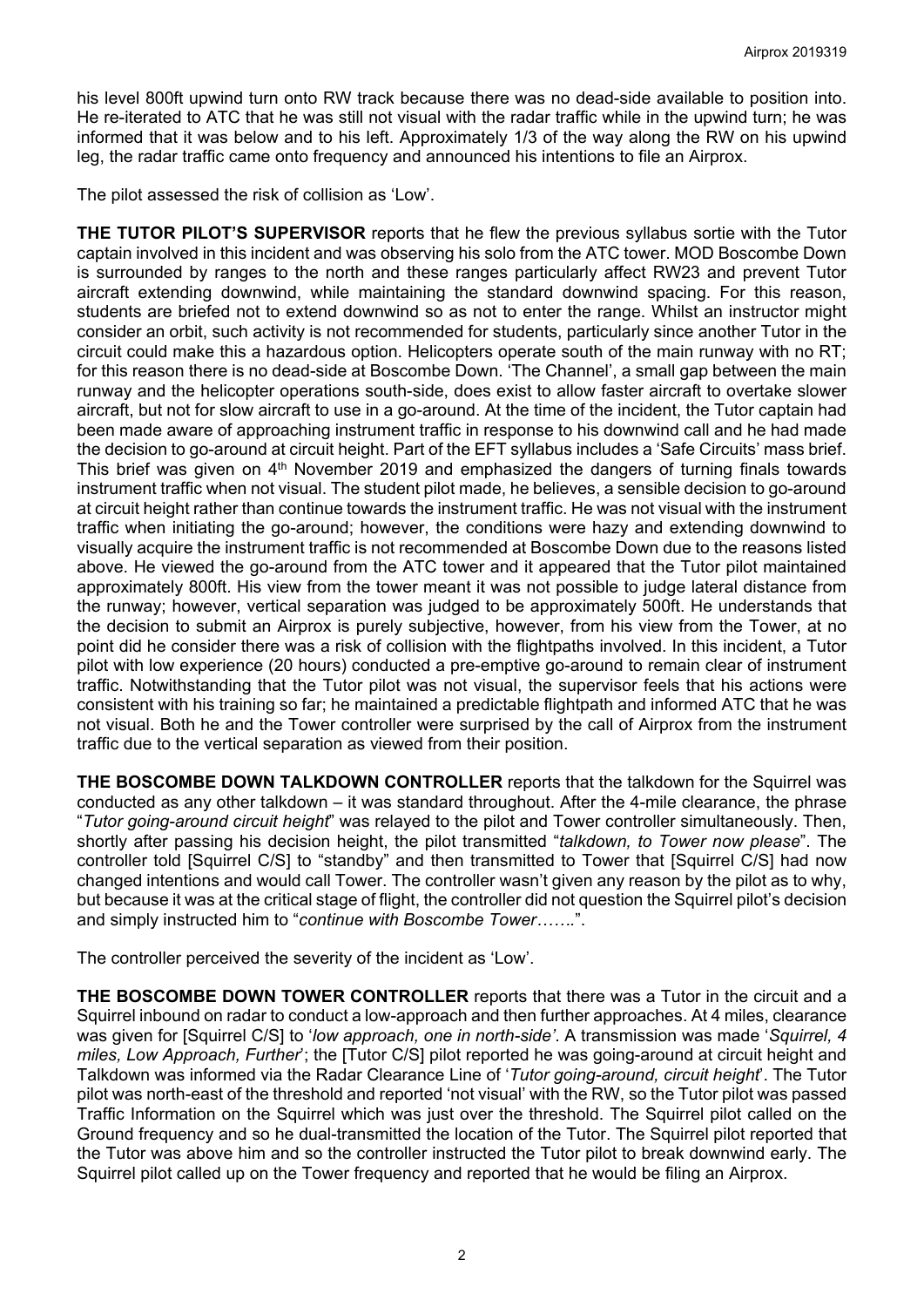The controller perceived the severity of the incident as 'Low'.

**THE BOSCOMBE DOWN SUPERVISOR** reports that he has nothing further to add. The Talkdown controller's action were completed in the same way as every other talkdown that includes essential calls. These were issued in a timely manner and via the radar clearance line. The ADC actions were appropriate for the conditions presented.

### **Factual Background**

The weather at Boscombe Down was recorded as follows:

METAR EGDM 191421Z 14007KT 9999 FEW025 BKN220 08/06 Q1014 NOSIG RMK BLU BLU= METAR EGDM 191450Z 13007KT 9999 FEW015 BKN220 08/06 Q1014 NOSIG RMK BLU BLU=

#### **Analysis and Investigation**

#### **Military ATM**

The Squirrel pilot was conducting an ILS approach to RW23 at Boscombe Down in VMC and was in receipt of a Traffic Service from Boscombe Talkdown. The Tutor was a solo Elementary Flying Training student conducting circuit flying in VFR conditions and receiving an Aerodrome Control Service from Boscombe Tower.

The Tutor pilot reported that, while downwind, they were informed of instrument traffic (the Squirrel) at 4NM ahead of them and, as extending downwind or orbiting is prohibited for students at Boscombe Down due to local airspace constraints, there was no option for the Tutor pilot except to conduct a go-around at circuit height (800ft). The Tutor pilot reported not being visual with the Squirrel throughout the incident but was monitoring the aircraft on TAS. This fact was reported to the Tower controller, who issued Traffic Information to the Tutor on the position of the Squirrel. Concurrent with this, a call was received from the Squirrel pilot (on the Ground frequency) reporting the Tutor as directly above them and the Tower controller instructed the Tutor to turn downwind early in an attempt to alleviate the situation.

The Boscombe Talkdown controller issued a clearance to the Squirrel pilot at 4 miles and included the details that there was one aircraft north-side (the Tutor); this was acknowledged by the Squirrel pilot. One minute later, the Talkdown controller informed the Squirrel pilot that there was a Tutor going-around at circuit height. Shortly after Decision Height, the Squirrel pilot changed frequency (to Boscombe Ground rather than Tower) to ascertain the intentions of the Tutor pilot and to declare an Airprox.

Both controllers involved passed information to their respective aircraft on each other and all RT and landline calls were standard. The Talkdown controller carried out all appropriate actions and would likely not have been concerned by the flightpath of the Tutor, given that it was operating in the visual circuit and therefore should have been visual with the Squirrel. The Tower controller informed the Tutor pilot that the Squirrel was ahead on radar and, when it became apparent that the Tutor pilot was not visual, passed relevant Traffic Information and issued an instruction for the Tutor pilot to turn downwind early and, therefore, also acted appropriately.

### **UKAB Secretariat**

The incident occurs below the coverage of NATS radars. However, a recording of the Precision Approach Radar (PAR) was provided from which it is possible to determine at least one plane of separation. The Tutor first appears on the elevation radar at a range of approximately 1.2NM from touchdown and at a height of 800ft; the Squirrel is, at this point, at 500ft and following the glideslope. The radar recording of the elevation radar shows that the Tutor pilot did not descend below 750ft agl up until the point at which elevation contact is lost (see Figure 1); the Squirrel pilot has continued to descend to a height of 280ft. Additionally, at the time radar contact is lost on the Tutor on the azimuth radar, the aircraft are separated by 400ft laterally, albeit the Tutor's track is converging with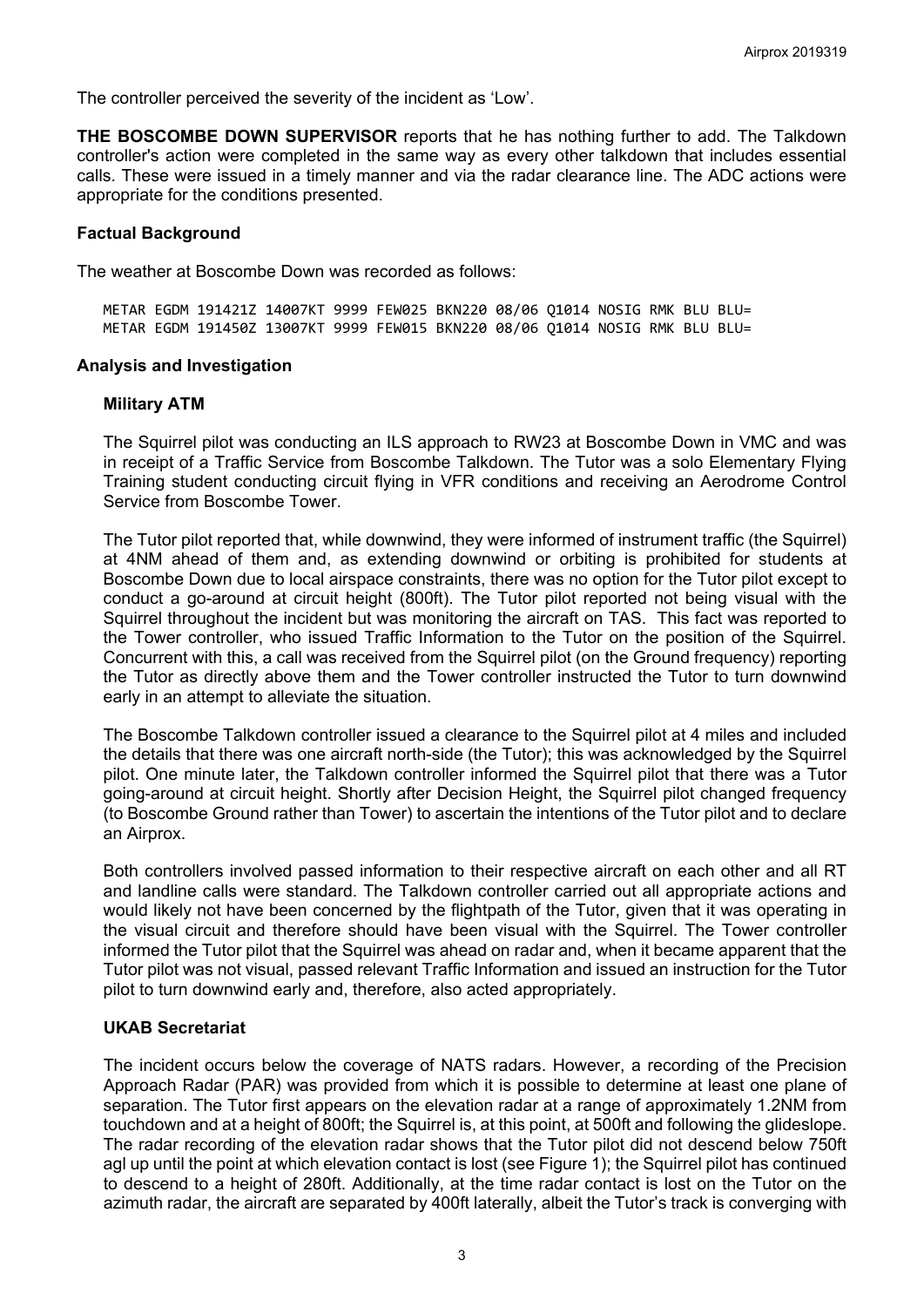that of the Squirrel. Thus, it is possible to resolve a CPA of 550ft V/<0.1NM H at the point at which the Tutor fades from the PAR. The radar trace from the PAR has been used to deduce the ground track of both aircraft as depicted in the diagram at the top of page 1 of this report.



Figure 1

The Squirrel and Tutor pilots shared an equal responsibility for collision avoidance and not to operate in such proximity to other aircraft as to create a collision hazard.<sup>[1](#page-3-0)</sup> An aircraft operated on or in the vicinity of an aerodrome shall conform with or avoid the pattern of traffic formed by other aircraft in operation.[2](#page-3-1)

## **Occurrence Investigation**

# **QinetiQ/MOD Boscombe Down**

The Squirrel pilot was conducting an instrument approach to RW23 as part of routine continuation training (CT). Weather conditions on the day were good, no cloud below 2,000ft, visibility 10km in the clear, temperature 8°C. An Elementary Flying Training (EFT) Student flying [the Tutor] was also in the circuit, conducting a variety of differently configured touch-and-go landings as part of a circuit consolidation exercise. The EFT Student was flying solo at the time, after having completed a 45min flight with an instructor who disembarked and relocated to the Tower to monitor the remainder of the exercise flight.

The images taken from the media playback of the PAR broadly align to the narrative of the reported events from all crews involved. The PAR replay provides further details on the actual recorded separation distances as opposed to the perceived distances reported by the crews. All heights are stated as QFE.

Figure 2 below shows the vertical (upper image) and horizontal (lower image) approach to RW23. The Squirrel (identified in red) can be seen on its instrument approach tracking the vertical and horizontal glide paths, at 400ft and 1NM. The Tutor (identified in yellow) is at circuit height turning onto the horizontal track for RW23.

 $\overline{\phantom{a}}$ <sup>1</sup> SERA.3205 Proximity. MAA RA 2307 paragraphs 1 and 2.

<span id="page-3-1"></span><span id="page-3-0"></span><sup>2</sup> SERA.3225 Operation on and in the Vicinity of an Aerodrome. MAA RA 2307 paragraph 15.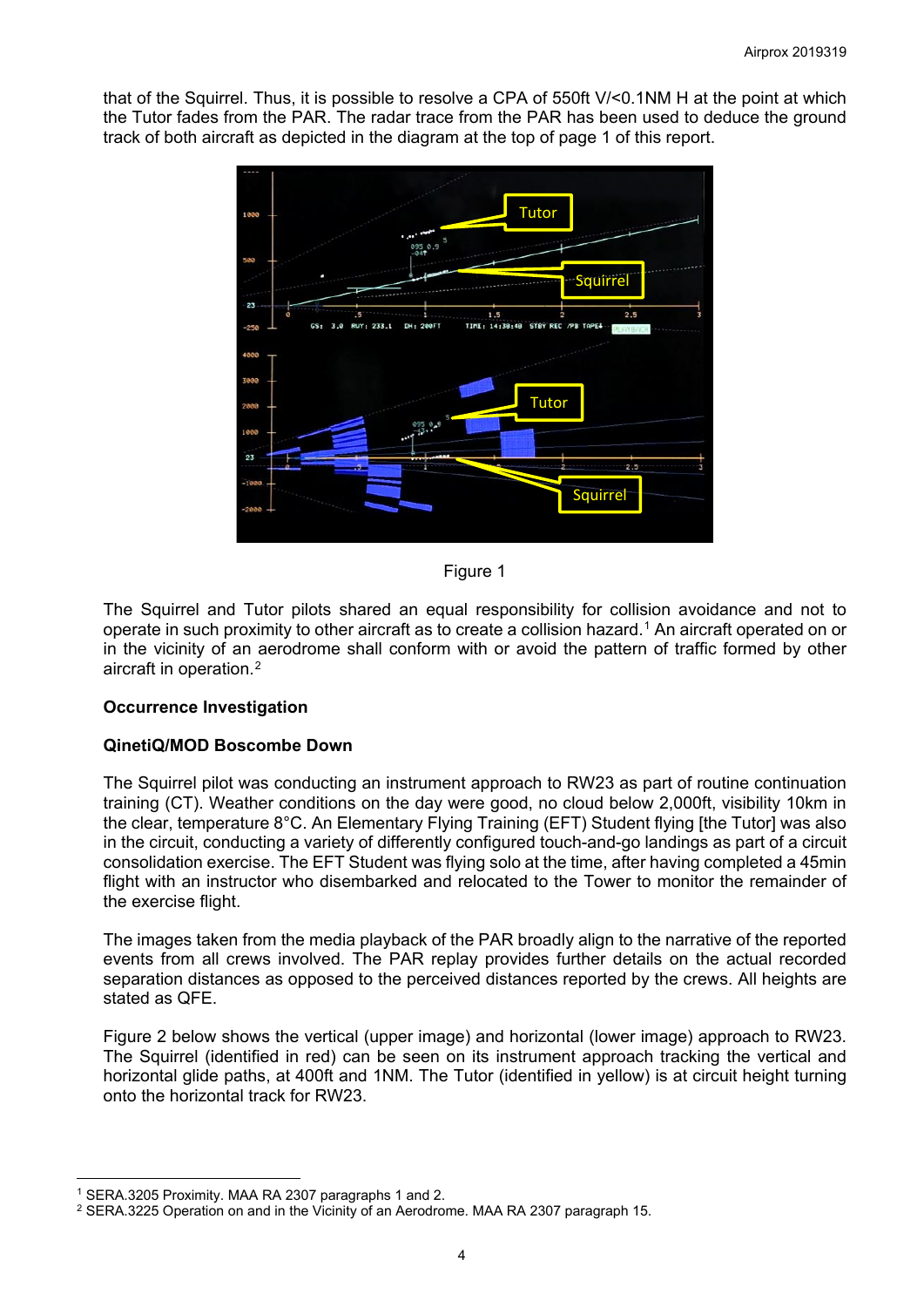

Figure 2

In Figure 3, the Squirrel can be seen initiating its climb-out from the instrument approach, the lateral separation with the Tutor reducing to 400ft as the paths begin to coincide, vertical separation of over 500ft taken from the last displayed recorded altitude of the Tutor. The Squirrel pilot reported to the Tower that he was not visual at this stage.





In Figure 4, the Squirrel can be seen to descend from its initial climb-out to increase vertical separation, as reported by the pilot. Post this action, recorded vertical separation increased to approximately 500ft as lateral separation tended towards 0ft.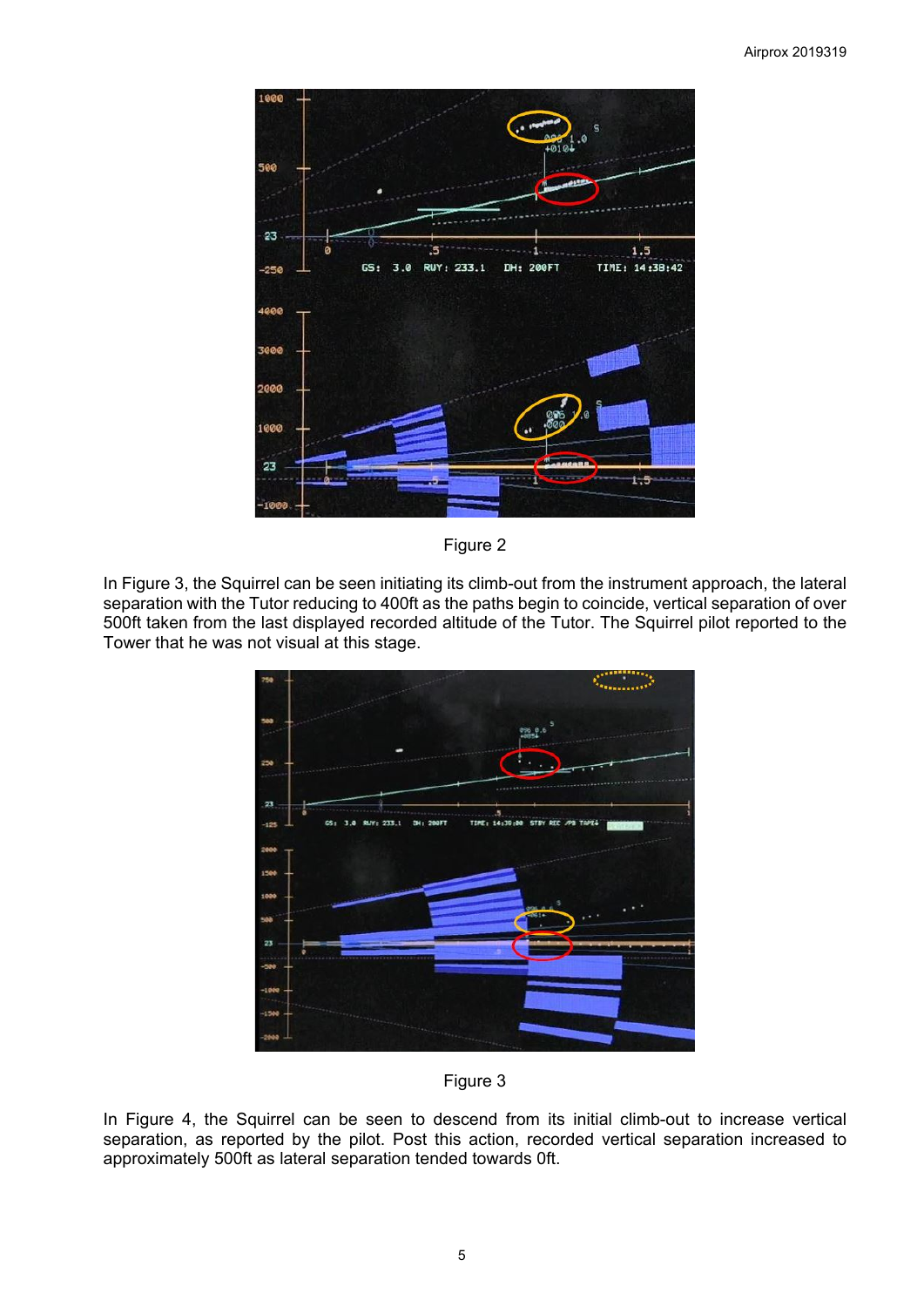



At no point during these stages of the event had the Tutor pilot been visual with the Squirrel; during interview with the Tutor pilot the non-visual status was reiterated during the recall of events. The Tutor pilot discussed the decision to declare a 'go-a-round at circuit height', stating they identified it as the only method they had to aid in the deconfliction with the radar traffic. The Tutor pilot discussed alternative options that might have been better alternatives, such as an orbit or extended downwind leg, however, as a student, these options are not permitted to be undertaken. During the EFT training programme, the students are specifically taught not to conduct these alternative options during the module 'Safe Circuits', which was shown during interview with the Chief Flying Instructor. A copy of the material was requested from the Chief Flying Instructor – the module provided differed to that shown during interview. The Chief Flying Instructor later confirmed that these were from two different sources, one version from 3FTS (shown during the interview) and one from 6FTS (later provided). The student involved in the Airprox is technically part of 3FTS, but is flying with SUAS who come under 6FTS. The Chief Flying Instructor had never given the 3FTS version before, as they teach their students with the 6FTS documentation. It is understood that the Chief Flying Instructor started to give the 3FTS version, but changed to the 6FTS version during delivery as they believed the case studies were better suited to Boscombe Down and gave more relevant examples.

As the Tutor pilot turned upwind at circuit height, they stated they were not aware of the intentions of the Squirrel and, as such, tried to remain predictable by staying at circuit height (800ft) and following the RW as per the declared go-around. The Squirrel pilot had been cleared for a lowapproach; had the crew continued to climb-out from this approach as shown in Figure 3, mid-air collision would have almost certainly occurred.

With the information available to them, all crews took what they believed to be the most appropriate action at the time in order to increase safety and avoid conflict; these actions followed current procedures.

Whilst the airspace at Boscombe Down is Class G, it is also a Military Air Traffic Zone (MATZ) and an Aerodrome Traffic Zone (ATZ); as such permissions from ATC must be sought to enable the flight to be conducted safely within the ATZ, and any instructions given to flight crews are to be followed. During the event, all controllers involved followed current ATC procedure; it is permissible in current procedure that additional instruction and control of the situation could have been provided in both events; however, the decision to provide this instruction is based on the experience of the individual controller.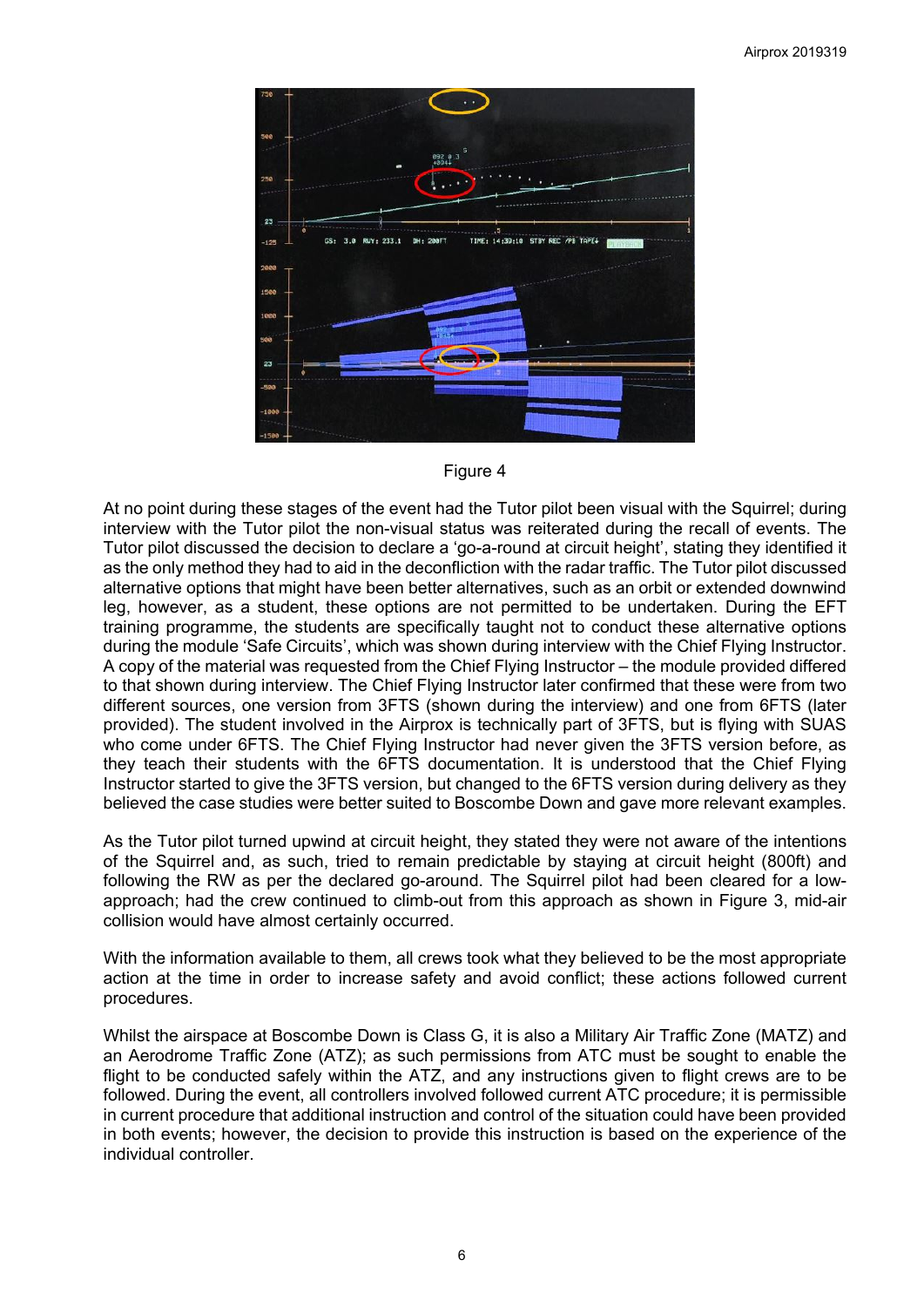The Flying Order Book Section A6-1.C details 'The Channel' and states "…This airspace should always be clear of aircraft; it can therefore be used by any aircraft in an emergency requiring a 'lowapproach' or 'go- around' with a slower aircraft ahead...". In this event, the relative speeds of the different platforms were not significantly different enough to improve the outcomes had 'The Channel' been used by either party. There was no instruction to use 'The Channel' issued by ATC to any of the crews; the decision to use 'The Channel' was left to the individual crews, which could potentially lead to a situation where the pilots of both aircraft make the decision to move into 'The Channel', further increasing the risk of MAC. As a concept, 'The Channel' has real benefit when deconflicting fast-jet platforms from other traffic in the circuit, given the airspeed differentials involved. However, for anything other than fast-jet platforms, the aircraft are likely to be in a situation where vertical and lateral separation are within 500ft with the aircraft flying parallel to each other down the RW at subtly different airspeeds.

The procedures and practices in current operation allow for visual and practise instrument traffic to come together in close proximity with no external control applied to maintain safety levels during critical stages of their approaches.

## **Comments**

### **HQ Air Command**

The Tutor pilot complied with the requirements of the relevant orders and, as the situation developed, had no option but to continue at circuit height and communicate their intentions over RT while looking out for the other aircraft. The Squirrel pilot chose a sensible option in levelling his aircraft rather than fly the low approach and continue into conflict with the Tutor. ATC did a good job in informing each aircraft of the other, aiding in their situational awareness. This Airprox serves to highlight the circumstances that can develop at an airfield where a VFR circuit pattern is combined with an instrument approach pattern, with no dead-side and when neither pattern has priority over the other in these specific circumstances.

The QinetiQ-led investigation into this Airprox made six recommendations, for QCFO, the Aerodrome Operator, Aerodrome Individual Operator Units and the Tutor Operating Organisation, to reduce the likelihood of a similar occurrence in the future. The establishment of a Boscombe Down User Community, as recommended, should increase collective awareness of the complexities and constraints of each individual unit operating at Boscombe Down. A recommendation to review the procedures surrounding practise instrument approaches within the visual circuit at Boscombe Down is welcomed.

### **Summary**

An Airprox was reported when a Squirrel and a Tutor flew into proximity in the Boscombe Down circuit at 1439hrs on Tuesday 19<sup>th</sup> November 2019. Both pilots were operating under VFR in VMC, the Squirrel pilot in receipt of a Traffic Service from Boscombe Down Talkdown and the Tutor pilot in receipt of an Aerodrome Control Service from Boscombe Down Tower.

## **PART B: SUMMARY OF THE BOARD'S DISCUSSIONS**

Information available consisted of reports from the pilots of both aircraft, transcripts of the relevant RT frequencies, radar photographs/video recordings, reports from the air traffic controllers involved and reports from the appropriate ATC and operating authorities. Relevant contributory factors mentioned during the Board's discussions are highlighted within the text in bold, with the numbers referring to the Contributory Factors table displayed in Part C.

Due to the exceptional circumstances presented by the coronavirus pandemic, this incident was assessed as part of a 'virtual' UK Airprox Board meeting where members provided a combination of written contributions and dial-in/VTC comments. Although not all Board members were present for the entirety of the meeting and, as a result, the usual wide-ranging discussions involving all Board members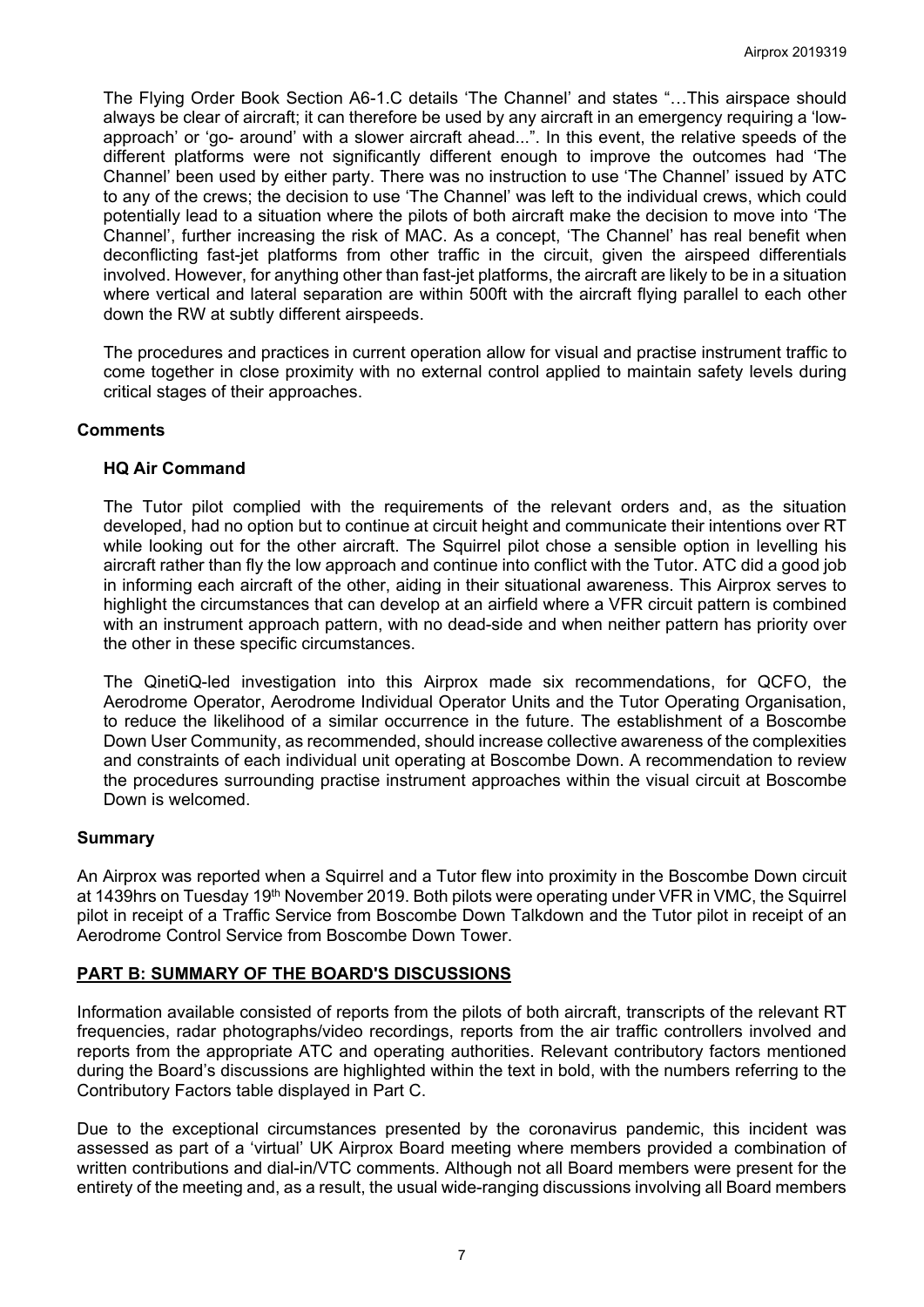were more limited, sufficient engagement was achieved to enable a formal assessment to be agreed along with the following associated comments.

The Board first considered the actions of both pilots and members agreed that, although the IFR approach had had priority for use of the runway, it had been for the Squirrel pilot to integrate with the Tutor already established in the visual circuit. The Board discussed the particular constraints at Boscombe Down with respect to airspace and parallel runway operations with no dead-side, and concluded that the local procedures for the integration of instrument approaches with visual circuit traffic were lacking in some respects and had therefore contributed to the Airprox (**CF1**). Notwithstanding the fact that both pilots had been acting in accordance with extant procedures, members felt that, given the constraints on the Tutor pilot (his only option had been to go-around at circuit height), the Squirrel pilot's decision to continue with his approach on sighting the Tutor downwind had placed his aircraft in a situation where he had essentially become trapped beneath the Tutor (**CF2**), had become concerned by its position relative to his flightpath (**CF4**) and, therefore, limited his options for resolution of the conflict. For his part, members considered that the Tutor pilot had acted in accordance with his training when, having received Traffic Information and a TAS warning of the presence of the Squirrel (**CF3**) and having been unable to acquire the aircraft visually (**CF5**), he had gone-around at circuit height.

Turning to the actions of the controllers involved, the Board heard from a military member that the integration of practise IFR approaches and visual circuit traffic is commonplace at military airfields. However, Boscombe Down has its own particular constraints which mean that deconfliction options that are used at other military airfields are not available at Boscombe Down – in particular, there being no dead-side. The Board was heartened to hear that, as a result of this Airprox and another incident on the same day (Airprox 2019318), the integration procedures at Boscombe Down were being reviewed. Members agreed that the controllers involved had acted in accordance with extant procedures and that there was little more that either of them could have done to prevent the Airprox occurring.

When considering the risk of this event, the Board took into account the fact that the Squirrel pilot had been visual with the Tutor downwind but that the Tutor pilot was not visual with the Squirrel. However, members agreed that both pilots were aware of the relative position of the other aircraft and that this had effectively removed any risk of collision. However, members felt that the constraints of the visual circuit pattern left pilots in that pattern without the options of extending downwind/upwind or, in the case of student pilots, conducting an orbit downwind, which degraded the safe integration of IFR and VFR traffic. Consequently, the Board assigned a Risk Category C to this event.

# **PART C: ASSESSMENT OF CONTRIBUTORY FACTORS AND RISK**

Contributory Factors:

|                | 2019319                                              |                                                       |                                                                     |  |  |  |  |  |  |  |
|----------------|------------------------------------------------------|-------------------------------------------------------|---------------------------------------------------------------------|--|--|--|--|--|--|--|
| CF.            | Factor                                               | <b>Description</b>                                    | Amplification                                                       |  |  |  |  |  |  |  |
|                | <b>Flight Elements</b>                               |                                                       |                                                                     |  |  |  |  |  |  |  |
|                | • Regulations, Processes, Procedures and Compliance  |                                                       |                                                                     |  |  |  |  |  |  |  |
| 1              | Organisational                                       | • Flight Operations Documentation and<br>Publications | Inadequate regulations or procedures                                |  |  |  |  |  |  |  |
|                | <b>• Tactical Planning and Execution</b>             |                                                       |                                                                     |  |  |  |  |  |  |  |
| $\overline{2}$ | <b>Human Factors</b>                                 | • Insufficient Decision/Plan                          | Inadequate plan adaption                                            |  |  |  |  |  |  |  |
|                | • Electronic Warning System Operation and Compliance |                                                       |                                                                     |  |  |  |  |  |  |  |
| 3              | • ACAS/TCAS TA<br>Contextual                         |                                                       | <b>TCAS TA / CWS indication</b>                                     |  |  |  |  |  |  |  |
|                | • See and Avoid                                      |                                                       |                                                                     |  |  |  |  |  |  |  |
| 4              | <b>Human Factors</b>                                 | • Monitoring of Other Aircraft                        | Non-sighting or effectively a non-sighting by one or<br>both pilots |  |  |  |  |  |  |  |
| 5              | <b>Human Factors</b>                                 | • Perception of Visual Information                    | Pilot was concerned by the proximity of the other<br>aircraft       |  |  |  |  |  |  |  |